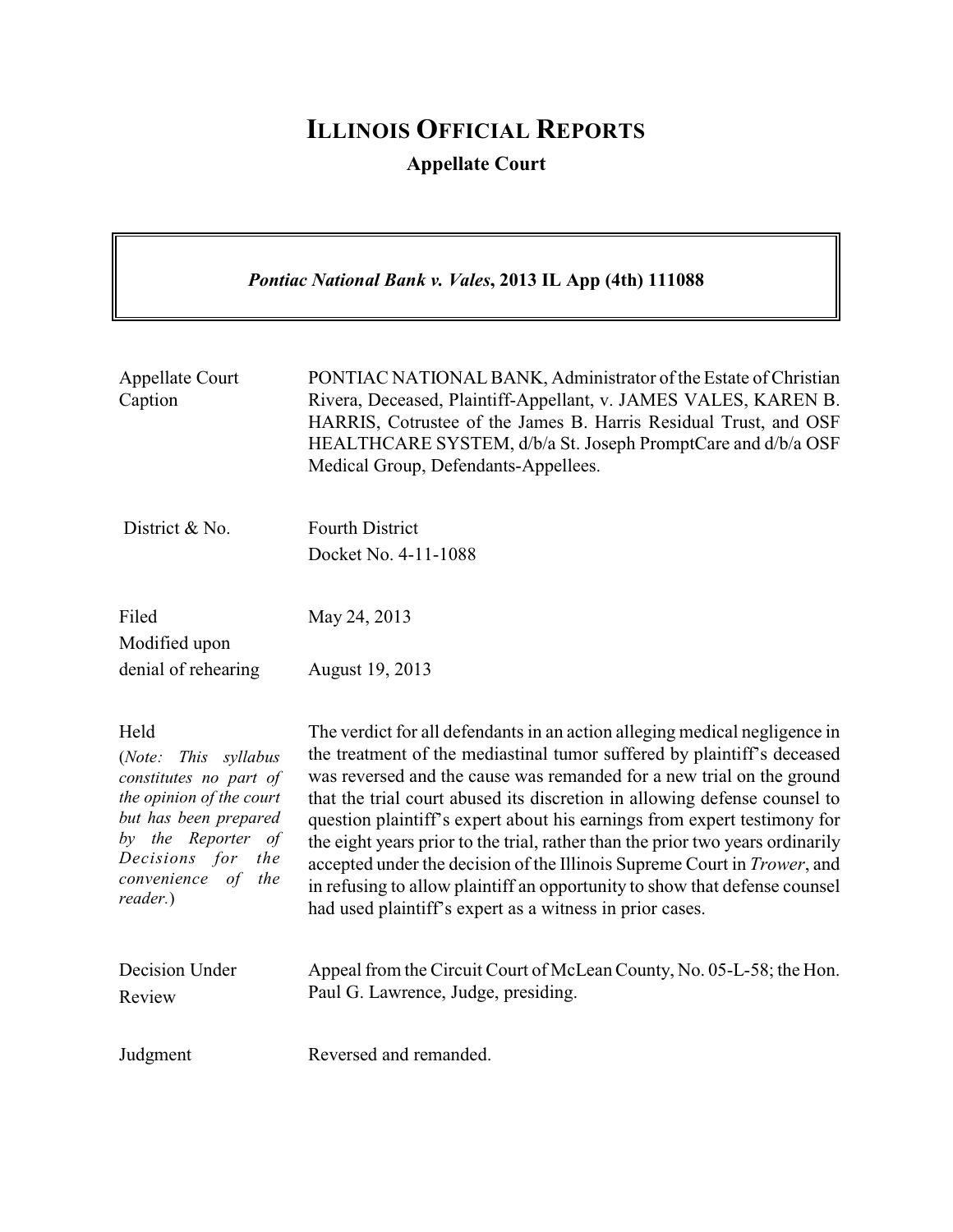| Counsel on | James P. Ginzkey, of Bloomington, for appellant.                                                                                          |
|------------|-------------------------------------------------------------------------------------------------------------------------------------------|
| Appeal     |                                                                                                                                           |
|            | Joshua G. Vincent, Paul C. Estes, and Jesse A. Placher, all of Hinshaw<br>& Culbertson LLP, of Chicago, for appellees.                    |
| Panel      | JUSTICE CATES delivered the judgment of the court, with opinion.<br>Justices Welch and Goldenhersh concurred in the judgment and opinion. |

## **OPINION**

- ¶ 1 The plaintiff, Pontiac National Bank, administrator of the estate of Christian Rivera, deceased, filed a wrongful death and survival action, asserting theories of medical negligence and institutional negligence, against the defendants, James Vales, Karen B. Harris, cotrustee of the James B. Harris Residual Trust, and OSF Healthcare System, d/b/a St. Joseph PromptCare and d/b/a OSF Medical Group. Following a trial, the jury returned verdicts in favor of all defendants. On appeal, the plaintiff contends that (a) the trial court issued erroneous rulings regarding the scope of cross-examination and the rehabilitation of one of its expert witnesses, (b) the trial court erred in hearing and granting an untimely motion for a summary judgment, and (c) the trial court erred in allowing a defense expert witness to offer opinions that were not disclosed more than 60 days before the trial. For reasons to be stated, we reverse the judgment and remand this case for a new trial.
- ¶ 2 During the evening of July 23, 2003, Christian Rivera, a three-year-old boy, was at his home with his grandparents when he collapsed and stopped breathing. Christian's grandparents called 9-1-1 and began cardiopulmonary resuscitation. Medics responded, assumed resuscitation efforts, and treated Christian during transport to St. Joseph Medical Center. Christian was evaluated in the emergency department. A chest X-ray revealed a massive mediastinal tumor. The tumor was wrapped around Christian's airway, compressing it. The tumor compromised the airway, causing respiratory failure and cardiac arrest. A biopsyof the tumor confirmed a diagnosis of non-Hodgkin's lymphoma.Neurological testing of Christian's brain revealed that he had suffered hypoxic, ischemic encephalopathy, a severe brain injury caused by oxygen deprivation, as a result of the cardiopulmonary arrest. Christian did not survive these injuries, and he passed away on August 18, 2003.
- ¶ 3 During the six-month period preceding the cardiopulmonary arrest, Christian had been evaluated and treated for respiratory symptoms at St. Joseph PromptCare (PromptCare), an urgent care clinic, and OSF Medical Group, a primary care center. At that time, OSF Healthcare System (OSF) owned both facilities.
- ¶ 4 On January 12, 2003, Christian presented to PromptCare with left ear pain and a history of a cough that increased at night. James Vales, M.D., a family practice physician employed by OSF, evaluated Christian that day. Dr. Vales noted that Christian's tonsils were red and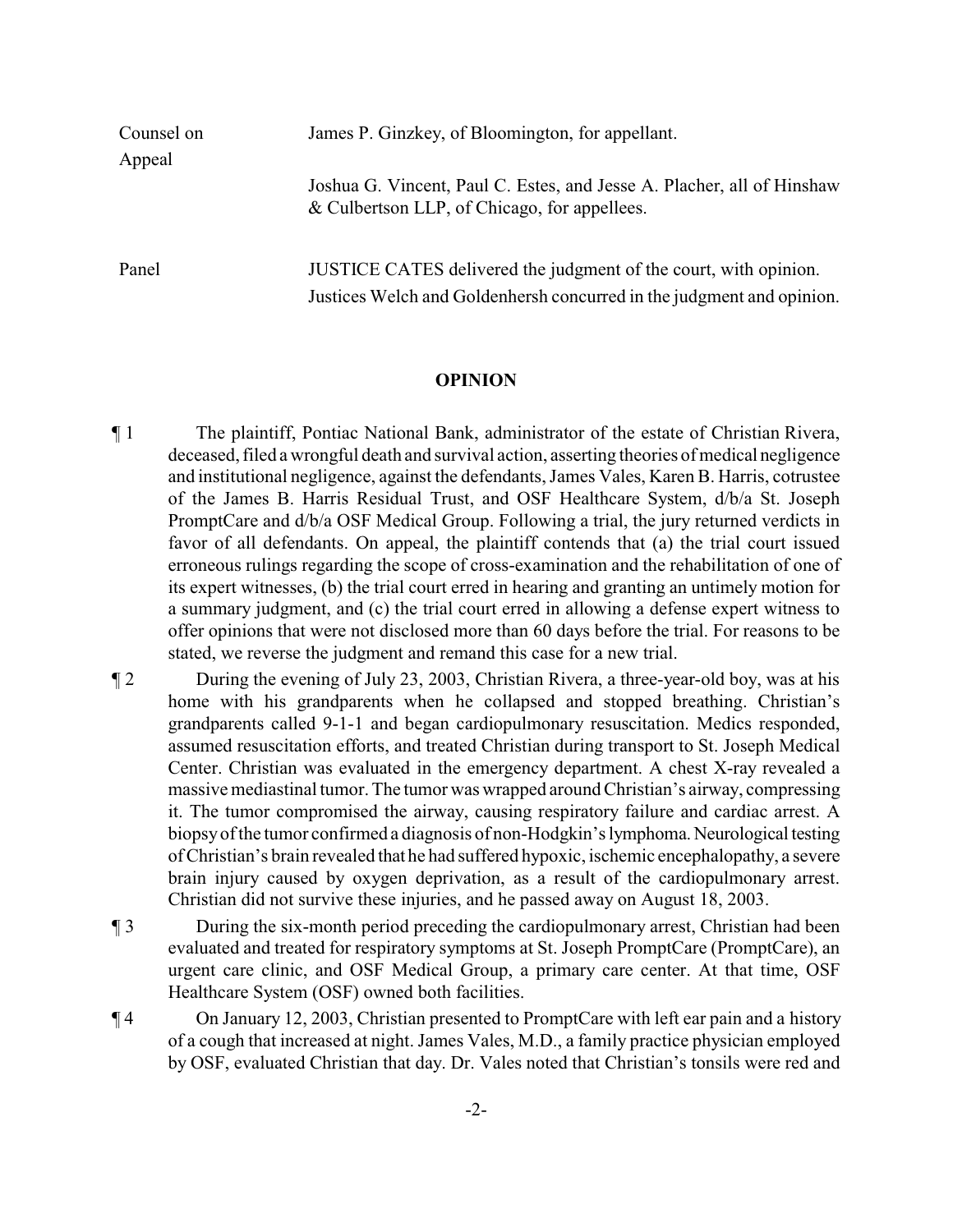swollen, that his left eardrum was red and had fluid behind it, and that his cervical lymph nodes were swollen. Dr. Vales diagnosed tonsillitis, otitis media, and bronchitis. He prescribed an antibiotic and instructed Christian's mother to follow up with Christian's primary care physician at OSF Medical Group if his condition changed or worsened. Five weeks later, Christian returned to PromptCare with a history of a weeklong cold with nasal congestion, a cough of two days' duration, and a right ear ache. Dr. Vales evaluated Christian and diagnosed bilateral otitis media. He prescribed an antibiotic and instructed Christian's mother to follow up with the primary care physician.

¶ 5 On June 18, 2003, Christian presented to PromptCare with a historyof coughing at night. Dr. Vales evaluated Christian. He noted fluid behind both ears, redness of the eardrums, and nasal congestion. Dr. Vales diagnosed bilateral otitis media and an upper respiratory infection. He prescribed an antibiotic and a cough syrup, and he instructed Christian's mother to follow up with the primary care physician if Christian's condition changed or worsened.

¶ 6 On July 9, 2003, Christian returned to PromptCare with symptoms of wheezing and an occasional cough. Dr. Vales examined Christian and noted tightness in the chest, but no wheezing. Dr. Vales did not order a chest X-ray or any other diagnostic tests. He diagnosed left otitis media and bronchospasm. He prescribed a different antibiotic and albuterol syrup.

- ¶ 7 On July14, 2003, Christian presented to OSF Medical Group with a cough and continued wheezing. He was evaluated by James Harris, a certified physician assistant (PA) employed by OSF. PA Harris noted scattered rhonchi with bilateral inspiratory-expiratory wheezing in the lungs. He did not order a chest X-ray or other diagnostic tests. PA Harris administered an albuterol treatment. He noted that the treatment resolved the wheezing, but the rhonchi remained. He diagnosed acute persistent bronchitis. PA Harris continued the albuterol syrup and the antibiotic, and he added a prescription for pediatric prednisone. He instructed Christian's mother to follow up as needed. Nine days later, Christian suffered the cardiopulmonary arrest.
- ¶ 8 The plaintiff filed a wrongful death and survival action on behalf of Christian Rivera, deceased, alleging theories of medical negligence and institutional negligence against the defendants. The plaintiff claimed that Dr. Vales was negligent in that he failed to order a chest X-ray, he failed to order diagnostic tests to assess Christian's chronic respiratory symptoms, he failed to obtain an infectious disease or pulmonary consultation, and he failed to review or appreciate the medical significance of Christian's recent medical history of chronic respiratory disease. The plaintiff claimed that PA Harris was negligent in that he failed to order a chest X-ray, he prescribed a steroid without first obtaining a chest X-ray, he failed to order diagnostic tests to assess Christian's chronic respiratory symptoms, he failed to obtain an infectious disease consultation or pulmonary consultation, and he failed to review and/or failed to appreciate the significance of Christian's past medical history of chronic respiratory disease. The plaintiff theorized that given Christian's symptoms of wheezing, a nocturnal cough, and ongoing upper respiratory ailments, a reasonably careful family physician or physician assistant would have obtained a chest X-ray in June or July 2003, that a chest X-ray would have shown that a mediastinal mass was compromising Christian's airway, and that Christian's condition would have been timely diagnosed and successfully treated.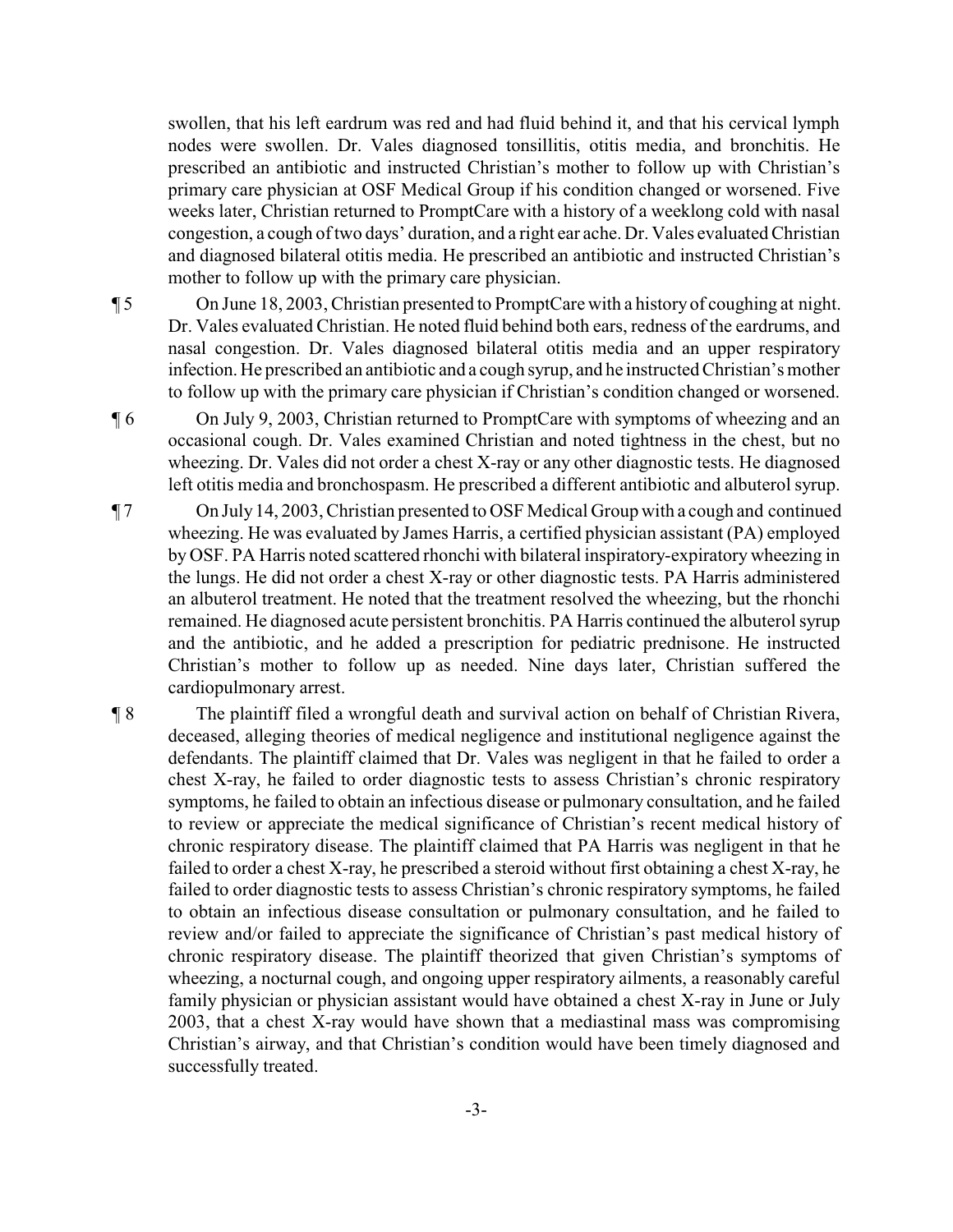- ¶ 9 The plaintiff's institutional negligence claims centered on OSF's failure to make primary care records from OSF Medical Group accessible to PromptCare physicians, OSF's policy restricting PromptCare physicians from providing longitudinal care, and OSF's failure to advise PromptCare patients of those policies and procedures.
- ¶ 10 Following a trial in July 2011, the jury returned a verdict in favor of all defendants. The plaintiff's posttrial motion was denied and this appeal followed.
- ¶ 11 In its first point, the plaintiff contends that the trial court abused its discretion in permitting the defense to question its expert, Dr. Finley Brown, about his annual earnings from expert witness services for an eight-year period, from 2003 through 2011. The plaintiff argues that inquiry into the income earned by Dr. Brown in providing expert testimony should have been limited to his annual earnings during the two-year period prior to the trial. The plaintiff claims that an inquiry into the past expert earnings for a two-year period prior to the trial is sufficient to expose any bias on the part of the expert. The plaintiff also contends that it should have been allowed to rehabilitate Dr. Brown with evidence that he had been retained as an expert by the defendants' law firm and that his earnings from providing expert testimony on behalf of physicians were lucrative.
- ¶ 12 The defendants argue that the trial court's ruling permitting them to ask Dr. Brown about his earnings for the period from two years prior to the time he was retained as an expert through the time of trial, a period of almost eight years, was proper and within its discretion. The defendants also argue that the plaintiff waived any objections to the court's rulings because the earnings information was elicited by the plaintiff during the direct examination of Dr. Brown.
- ¶ 13 Initially, we address the defendants' waiver contention. The record shows that the trial court heard arguments on the issue of the extent to which Dr. Brown could be examined about his past earnings as an expert witness on the second day of testimony, after the jury had been excused for the day. The parties had submitted trial memoranda on the issue to the court earlier that day. The plaintiff argued that inquiry into the past expert earnings for a period of two years is sufficient to expose any bias on the part of the expert. The defendants countered that in order to explore Dr. Brown's biases as a professional witness, they should be permitted to inquire about his earnings for the period from two years prior to the time he was retained as an expert through the time of trial, a period of almost eight years. After considering the arguments of counsel, the trial court denied the plaintiff's motion to limit the inquiry on expert earnings to the two-year period prior to the trial. The court ruled that the defense could question Dr. Brown about his earnings for the period from 2003 through the date of the trial. During the hearing, the trial court also confirmed a pretrial ruling and ordered the plaintiff to refrain from presenting evidence that Dr. Brown had been previously retained as an expert witness and paid a substantial fee by the law firm which was currently representing the defendants. Immediately after the trial court issued these rulings, the plaintiff moved for a mistrial. That motion was denied. The plaintiff then issued a trial subpoena to defense counsel directing their law firm to produce copies of all 1099 forms issued to Dr. Brown from 1998 to the present. The plaintiff noted that it sought the documents for purposes of rebutting the defendants' position that Dr. Brown was biased in favor of plaintiffs and making an offer of proof. Pursuant to the defendants' motion, the trial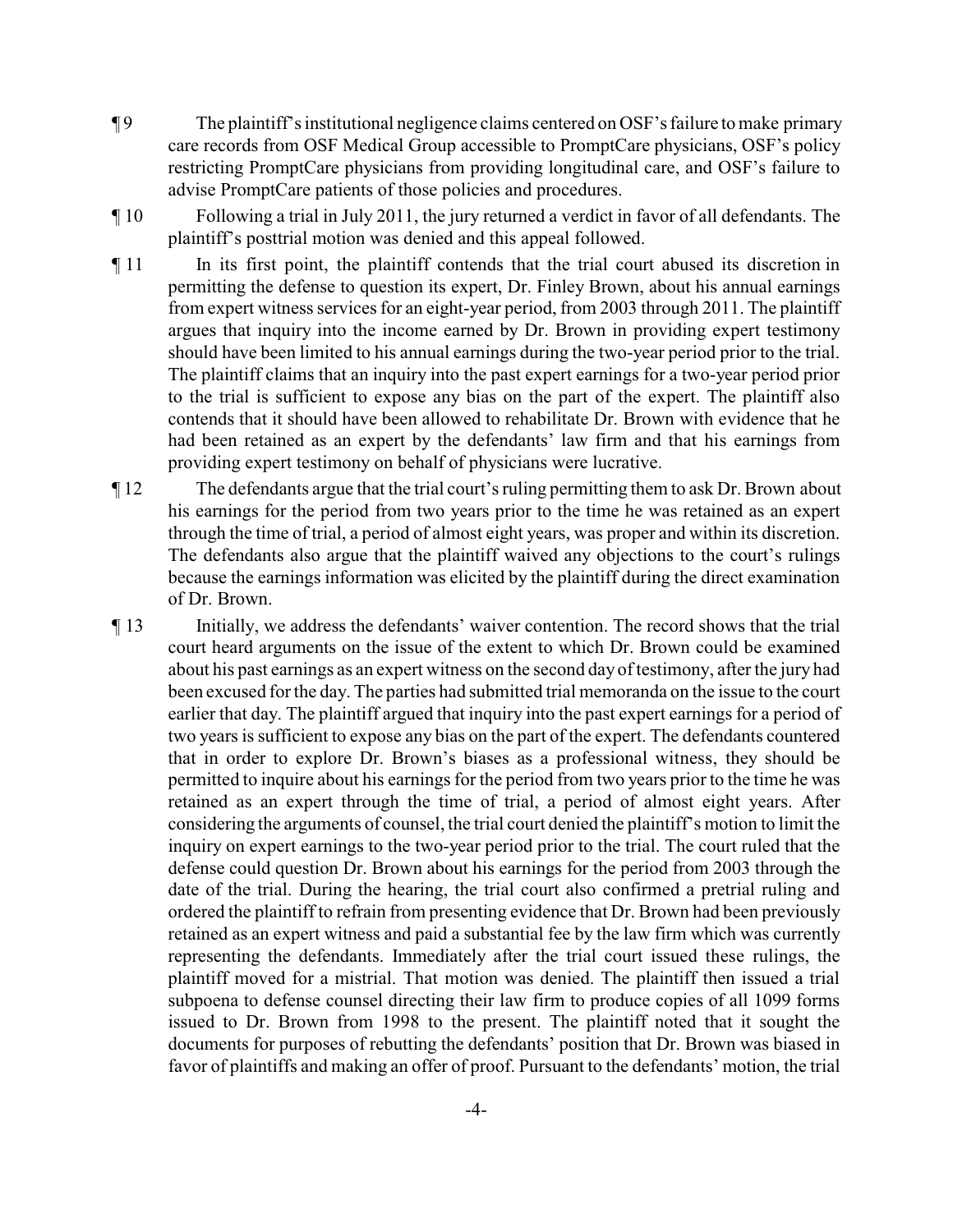court quashed the subpoena.

- ¶ 14 The record shows that Dr. Brown was the plaintiff's first witness the next morning. During the direct examination, the plaintiff asked Dr. Brown about his credentials and his compensation for working on the case at bar. The plaintiff then asked about Dr. Brown's earnings throughout his years as an expert witness, and Dr. Brown noted that early on he had primarily testified for physicians and then later for plaintiffs.
- ¶ 15 During cross-examination, the defense elicited more detailed information from Dr. Brown about his earnings as an expert witness from 2003, two years before this case was filed, through the trial in July 2011. The defense attempted to show that Dr. Brown's opinions were tainted by bias and were the product of partisanship and financial interests. At one point during cross-examination, defense counsel referred to Dr. Brown as a "go-to-guy for expert opinions." On redirect, the plaintiff was denied the opportunity to rehabilitate Dr. Brown with evidence showing that he had been regularly retained by the law firm representing the defendants in this case during that same time period. During closing argument, the defense described Dr. Brown as a multimillionaire who had been making "these great dollars" by testifying for the plaintiff 90% of the time over the last several years. The defense pointedly stated that Dr. Brown had a very strong financial incentive to produce a particular opinion in this case and that his credentials were sorely deficient.
- ¶ 16 In this case, the record clearly establishes that the challenged evidentiary rulings on the scope of the expert's earnings were made during the trial and were not interlocutory, *in limine* rulings that were subject to reconsideration as the evidence unfolded during the trial. The record also shows that the plaintiff made a contemporaneous objection and sought a ruling the evening before its expert took the witness stand. When the court overruled the plaintiff's objection, the plaintiff immediately moved for a mistrial, which was denied. At that point, the plaintiff had to choose between introducing information about Dr. Brown's expert earnings during direct examination and allowing the defendants to elicit the information during cross-examination, thereby suggesting that the plaintiff was hiding information about its expert from the jury. Where the plaintiff's exclusionary motion was denied and its anticipatory disclosure was designed to reduce the prejudicial effect of the evidence, the plaintiff did not forfeit its challenge to the evidentiary rulings. See *People v. Spates*, 77 Ill. 2d 193, 199-200, 395 N.E.2d 563, 566 (1979); *Brown v. Baker*, 284 Ill. App. 3d 401, 406, 672 N.E.2d 69, 72 (1996). The plaintiff adequately preserved its objections for review. We now consider the merits of those objections.
- ¶ 17 Ordinarily, in a medical negligence case, a jury must decide whether a defendant physician deviated from the applicable standard of care based upon the expert medical testimony given during the trial. In such cases, expert testimony has been tested through traditional tools of cross-examination. In response to the prevalence of expert testimony in modern-day litigation and the difficulty of disproving an expert's opinion testimony, the Illinois Supreme Court decided to expand the permissible bounds of expert crossexamination. See *Trower v. Jones*, 121 Ill. 2d 211, 217, 520 N.E.2d 297, 300 (1988); *Sears v. Rutishauser*, 102 Ill. 2d 402, 407, 466 N.E.2d 210, 212-13 (1984). In those cases, the supreme court held that it is permissible to cross-examine an expert witness about the amount and percentage of income that he generates from his work as an expert witness, the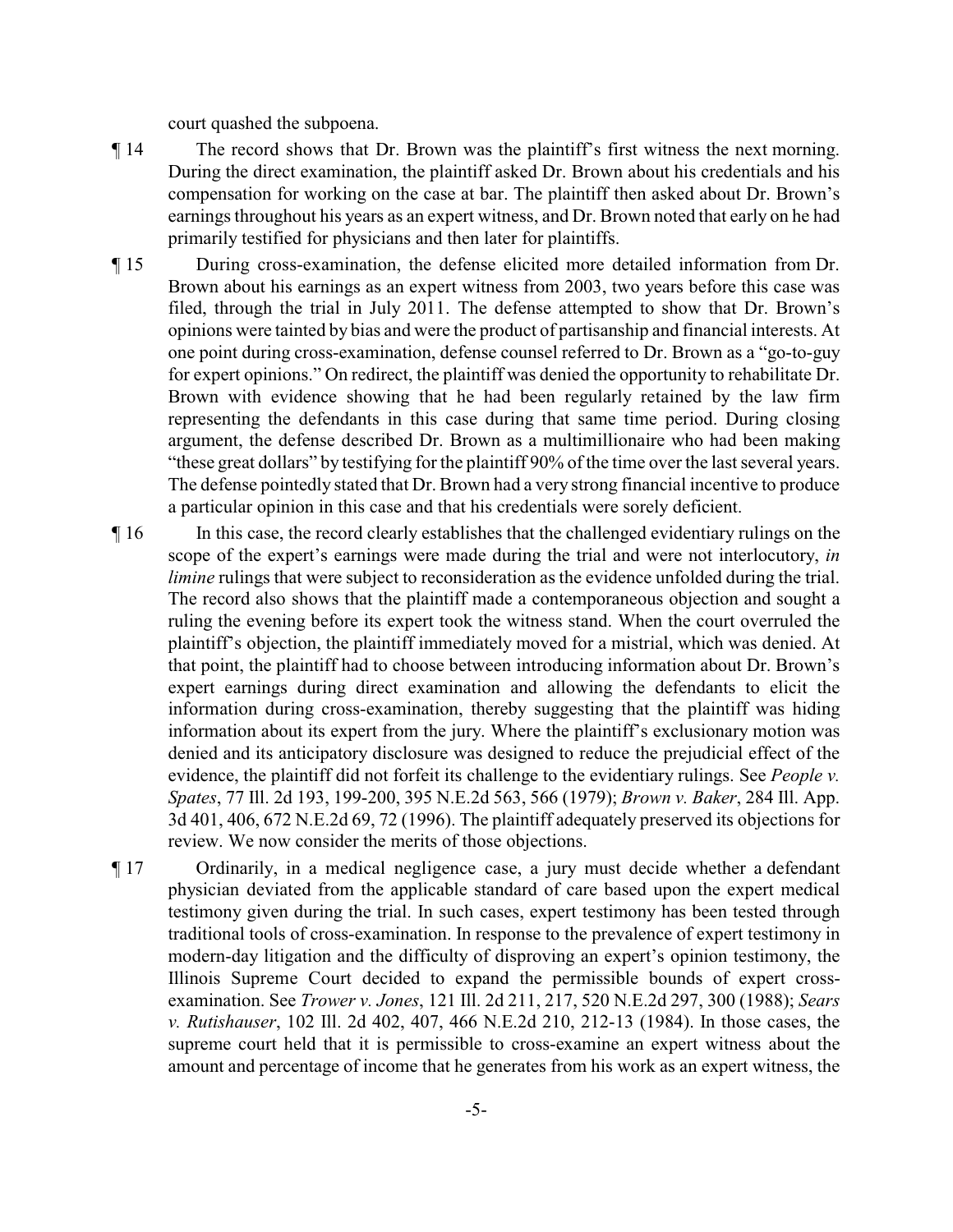frequency with which he testifies as an expert, and the frequency with which he testifies for a particular side, in order to expose any bias, partisanship, or financial interest that may taint his testimony and opinions. *Trower*, 121 Ill. 2d at 217, 520 N.E.2d at 300; *Sears*, 102 Ill. 2d at 407, 466 N.E.2d at 212-13. Nevertheless, cross-examination is not a "free-for-all." It is not a proper function of cross-examination to harass expert witnesses or to unnecessarily invade their legitimate privacy. Such unbridled cross-examination discourages reputable professionals from testifying during trial, making it difficult for parties to obtain the expert testimony necessary to meet their burden of proof.

¶ 18 In *Trower*, our supreme court did not set an outside limit on the number of years of earnings that can be discussed during the cross-examination of an expert to show financial interest, but found "no impropriety in inquiring into such income for the two years immediately preceding trial." *Trower*, 121 Ill. 2d at 218, 520 N.E.2d at 300. Mindful that the relevant question is whether the expert witness has some personal or financial incentive to produce a particular opinion, and applying the reasoning in *Trower*, we conclude that permitting inquiry into the amount of income an expert witness has earned from expert services during the two-year period immediately preceding the trial would, under ordinary circumstances, serve the legitimate purposes for this type of cross-examination. We recognize that the trial court has discretion to oversee the trial process and that it must have some leeway to reasonably extend the bounds of this type of cross-examination should the individual facts in a case so require. Having said that, we find that such an extended inquiry was unnecessary and unreasonable under the facts of this case.

¶ 19 After a careful review of the record, we find that the trial court's decision to permit the defense to inquire into Dr. Brown's earnings from expert testimony for the eight-year period prior to the trial was a clear abuse of its discretion. The record shows that the legitimate bounds of cross-examination were trampled and that the plaintiff's case was so unfairly prejudiced that a new trial is required.While cross-examination is permissible to expose bias, partisanship, or financial interest of the expert witness, there is a point beyond which the inquiry amounts to harassment or invasion of privacy and diverts the proceedings into the trial of a collateral matter. In this case, we believe that the bias or financial interests of each party's experts can be adequately explored and exposed, without undue harassment or unnecessary invasion of privacy, if each party is permitted to question its opponents' experts about their annual earnings from expert services for the two-year period preceding the new trial date.

¶ 20 The trial court abused its discretion and compounded the prejudice when it denied the plaintiff an opportunity to rebut the defendants' attacks with evidence showing that the defendants' attorneys had retained Dr. Brown as an expert witness in several cases in the past. When one party attacks the credibility of an expert in order to show that his testimony is tainted by bias, partisanship, or financial interest, the party who presented that witness has the right to rehabilitate the expert with evidence showing that the expert exercises independent judgment. *Shaheen v. Advantage Moving & Storage, Inc.*, 369 Ill. App. 3d 535, 544, 860 N.E.2d 375, 383 (2006). Evidence that the opposing party's attorney also employed the witness as an expert tends to rehabilitate the expert. *Shaheen*, 369 Ill. App. 3d at 544, 860 N.E.2d at 383. In this case, the defense was permitted to question the plaintiff's expert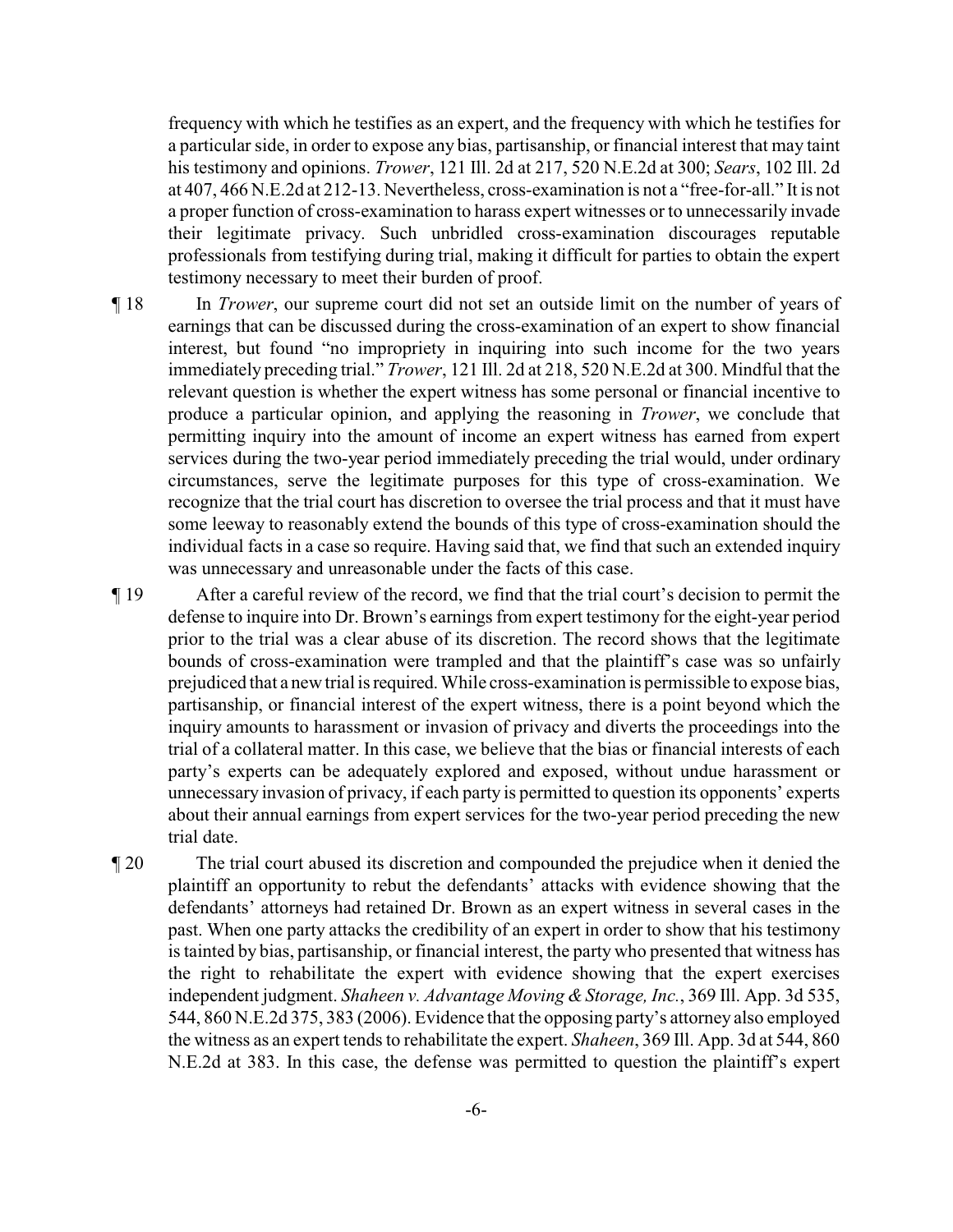witness about his earnings from expert services for an eight-year period immediately preceding the trial, arguing that the expert's testimony and opinions were tainted by bias, partisanship, and financial interest. In doing so, the defense invited a rebuttal on those points, but the trial court did not allow the plaintiff an opportunity to rebut the attacks and rehabilitate its witness. As a result, the plaintiff was unfairly prejudiced.

- ¶ 21 After reviewing the record, we cannot conclude that the trial court's erroneous rulings regarding the cross-examination and the rehabilitation of the plaintiff's expert had no impact on the verdict. Therefore, we must reverse the judgment for all defendants and remand this case for a new trial.
- ¶ 22 Although the resolution of this issue is dispositive of the appeal, we will briefly address a few additional points raised on appeal that served to compound the prejudice to the plaintiff's case and are reasonably likely to recur on remand.
- ¶ 23 The plaintiff challenges the propriety of the use of a publication from the United States Bureau of Labor Statistics during the cross-examination of Dr. Brown.
- ¶ 24 The record shows that when defense counsel commenced his cross-examination of Dr. Brown, he produced an Internet copy of a publication entitled "Occupational Employment and Wages, May 2010," from the United States Bureau of Labor Statistics, and he asked the trial court to "take recognition" that it was a business record of the United States government. The publication contains employment estimates and wage estimates as of May 2010 for physicians who practice familyand general medicine. The plaintiff objected that the data in the publication was irrelevant. Defense counsel argued that the data regarding the annual earnings of a family practice physician was relevant to place Dr. Brown's annual earnings into perspective. The plaintiff countered that the publication did not include an earnings category for family physicians who consult on medical-legal cases. The trial court overruled the plaintiff's objection, but there is no indication that it expressly ruled on defense counsel's request that the publication be recognized as a business record. Defense counsel proceeded to use the publication to contrast the estimated mean annual wages and estimated mean hourly wages earned by family practice physicians, nationally and in Chicago as of May 2010, with Dr. Brown's annual earnings for his medical-legal consulting work in the years 2003, 2004, and 2005.

¶ 25 After reviewing the record, we find that the trial court erred in permitting the defense to use this publication to cross-examine Dr. Brown about his earnings from his consulting work. Initially, we note that the publication was not authenticated. To the extent that the defense was asking the trial court to take judicial notice of the publication, it failed to lay any foundation to establish that the publication contains the type of readily verifiable facts that are proper for judicial notice in this type of case. *Weekly v. Solomon*, 156 Ill. App. 3d 1011, 1015, 510 N.E.2d 152, 155 (1987). Moreover, assuming that the data was subject to judicial notice, it had little probative value for the purposes employed. The introduction of this type of irrelevant material in an attempt to expose the financial interests or bias of an expert witness serves to create rather than avoid a confusion of issues and to unduly lengthen the trial, two matters about which the supreme court expressed policy and practical concerns in its decisions to broaden the scope of cross-examination of expert witnesses. See *Trower*, 121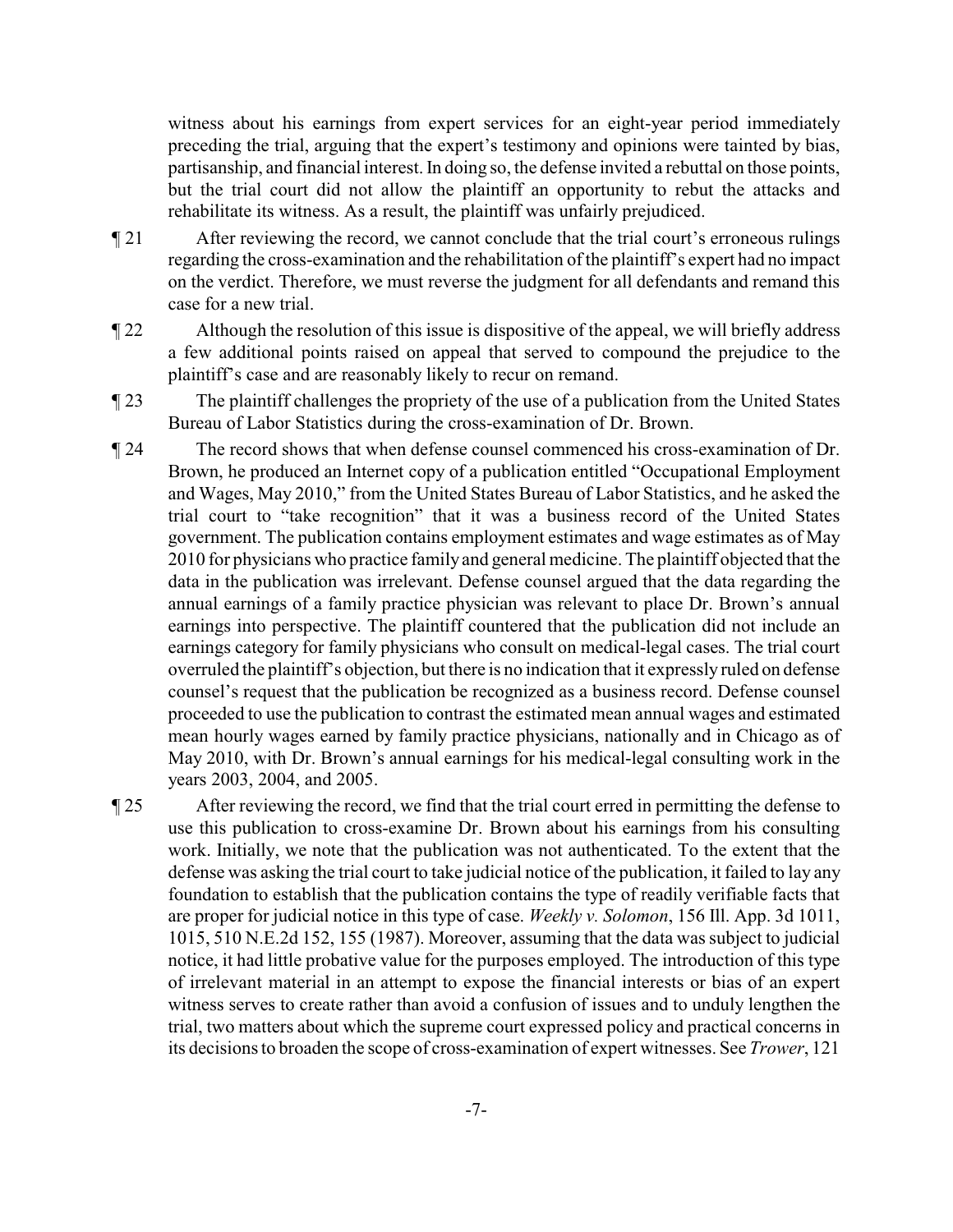Ill. 2d at 219, 520 N.E.2d at 301; *Sears*, 102 Ill. 2d 402, 466 N.E.2d 210. The use of this publication to cross-examine Dr. Brown about his earnings from his consulting work was improper and unfairly prejudicial, and it should not be permitted on retrial.

¶ 26 The plaintiff claims that the trial court erred in hearing and granting OSF's untimely motion for a summary judgment on an allegation of institutional negligence.

- ¶ 27 In the institutional negligence count against OSF, the plaintiff alleged in pertinent part that OSF breached its duty to act as a reasonably careful hospital and healthcare facility, in that (a)it had a policywherein its primaryhealthcare patients who did not have appointments were referred to PromptCare, but PromptCare was not given access to the primary care records, (b) it had a policy restricting PromptCare physicians and physician assistants from providing longitudinal care, thereby limiting the patients' history and/or patients' charting to said physicians and physician assistants, (c) it had a policy restricting PromptCare physicians from providing longitudinal care, thereby unreasonably interfering with its employed physician's exercise and execution of his or her professional judgment and adversely affecting the physician's ability to provide quality care to patients, in violation of section 10.8 of the Hospital Licensing Act (Act) (210 ILCS 85/10.8 (West 2002)), and (d) it failed to disclose these policies to patients and their families.
- ¶ 28 The record shows that OSF filed a motion for a summary judgment as to each of the above allegations on the eve of the trial. The parties agree that the final pretrial scheduling order did not include a deadline for filing dispositive motions. Thus, the summary judgment motion was filed very late in the proceedings, but technically not filed out of time. OSF's eleventh-hour filing placed a heavy burden on the plaintiff because it did not have an adequate opportunity to prepare a written brief, supported by pleadings, deposition excerpts, and other documentation, in opposition prior to the hearing on the motion. The report of proceedings indicates that the trial court recognized as much. Although OSF moved for a summaryjudgment as to all four allegations of institutional negligence, the trial court granted a summary judgment only on allegation (c). In denying summary judgment as to the other allegations, the court noted that OSF could move for directed findings on the remaining allegations at the close of the plaintiff's case if it believed that there was insufficient evidence for the jury's determination. In our view, the summary judgment motion should have been denied in its entirety where the record shows that OSF filed the motion on the eve of trial, that the plaintiff was not provided with adequate notice of the motion, and that the plaintiff was deprived of an opportunity to prepare a response.
- ¶ 29 Next, we consider whether the trial court erred in granting a summary judgment on allegation (c). A summary judgment is appropriate if the pleadings, depositions, and admissions on file, together with the affidavits, if any, when viewed in a light most favorable to the nonmoving party, show that there is no genuine issue as to any material fact and that the moving party is entitled to a judgment as a matter of law. 735 ILCS 5/2-1005(c) (West 2008). Summary judgment is a drastic measure and should be granted only if the movant's right to judgment is clear and free from doubt. *Outboard Marine Corp. v. Liberty Mutual Insurance Co.*, 154 Ill. 2d 90, 102, 607 N.E.2d 1204, 1209 (1992). The grant of a summary judgment is reviewed *de novo*. *Outboard Marine*, 154 Ill. 2d at 102, 607 N.E.2d at 1209.